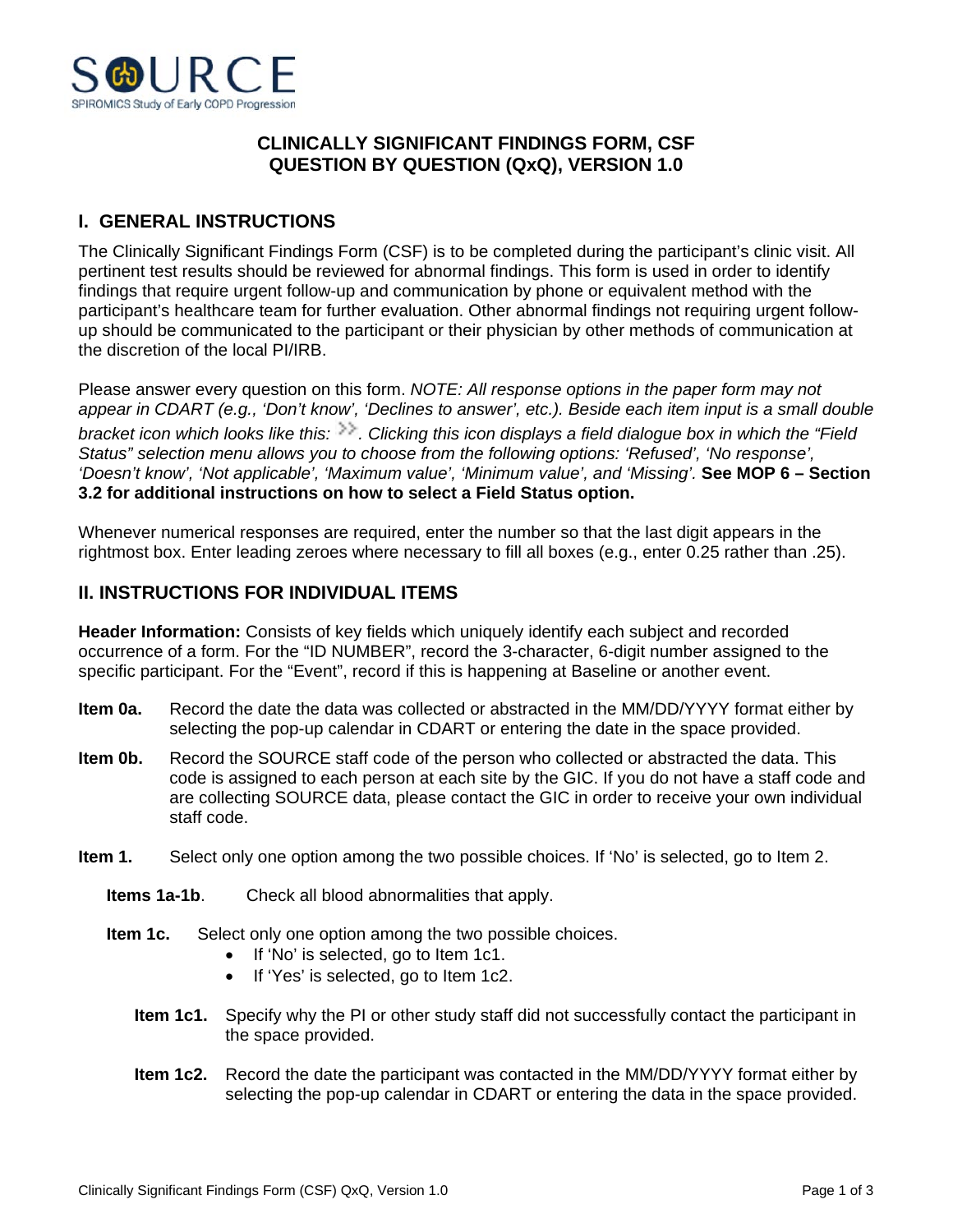**Item 2.** CDART will automatically populate the participant's Hospital Anxiety and Depression Score based on the values entered in the even numbered questions in the HDS form (i.e., HDS 2, 4, 6, 8, 10, 12, and 14). If not entered appropriately, the autogenerated field will not populate and will remain a greyed-out box. *NOTE: If one or more items (i.e., HDS Items 2, 4, 6, 8, 10, 12, and/or 14) are missing or not entered appropriately, Item 2 will not calculate or autopopulate accordingly.*

> **NOTE: If the participant's depression score (i.e., even numbered questions) from the Hospital Anxiety and Depression Scale (HADS) is greater than or equal to 15, immediate contact by phone or equivalent is required. If the participant's depression score is less than 15, go to Item 3.**

- **Item 2a.** Select only one option among the two possible choices.
	- If 'No' is selected, go to Item 2a1.
	- If 'Yes' is selected, go to Item 2a2.
	- **Item 2a1.** Specify why the PI or other study staff did not successfully contact the participant in the space provided.
	- **Item 2a2.** Record the date the participant was contacted in the MM/DD/YYYY format either by selecting the pop-up calendar in CDART or entering the date in the space provided.
- **Item 3.** Select only one option among the two possible choices. If 'No' is selected, go to Item 4.
	- **Items 3a-3f.** Check all CT findings that apply.
		- **Item 3f1.** If Item 3f is checked, specify other finding needing urgent follow-up in the space provided.
	- **Item 3g.** Select only one option among the two possible choices. If 'No' is selected, go to Item 4.
		- If 'No' is selected, go to Item 3g1.
		- If 'Yes' is selected, go to Item 3g2.
		- **Item 3g1.** Specify why the PI or other study staff did not successfully contact the participant in the space provided.
		- **Item 3g2.** Record the date the participant was contacted in the MM/DD/YYYY format either by selecting the pop-up calendar in CDART or entering the date in the space provided.
- **Item 4.** Select only one option among the two possible choices. If 'No' is selected, go to Item 5.

## **Item 4a.**

- **Items 4a1-4a3.** List all other findings that require immediate contact by phone or equivalent in the space(s) provided.
- **Item 4b.** Select only one option among the two possible choices.
	- If 'No' is selected, go to Item 3g1.
	- If 'Yes' is selected, go to Item 3g2.
	- **Item 4b1.** Specify why the PI or other study staff did not successfully contact the participant in the space provided.